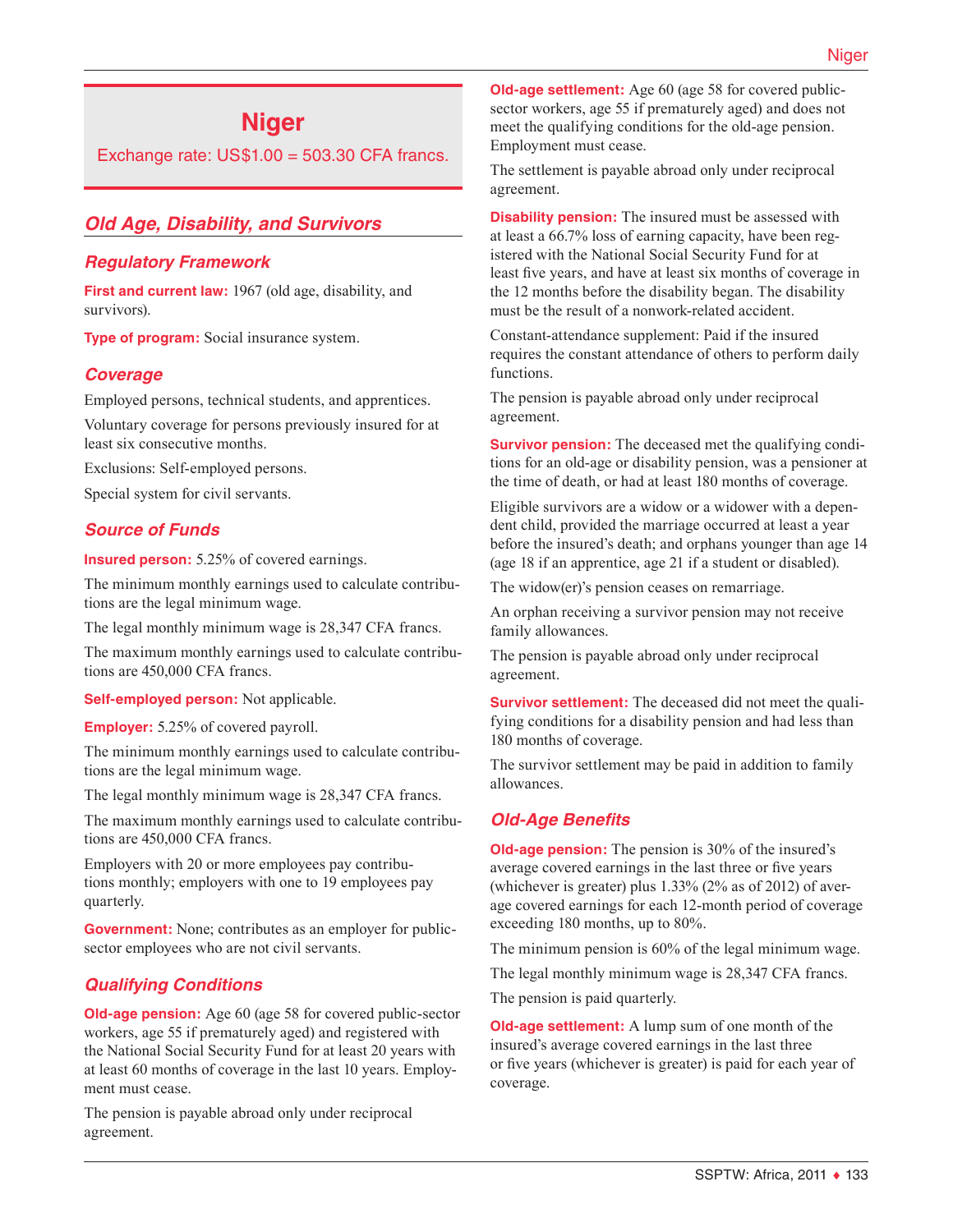Benefit adjustment: Benefits are adjusted by decree according to changes in the cost of living and the legal minimum wage, depending on the financial resources of the system.

# *Permanent Disability Benefits*

**Disability pension:** The pension is 20% of the insured's average covered earnings in the last three or five years (whichever is greater) plus 1.33% of average covered earnings for every 12-month period of coverage exceeding 180 months, up to 80%. A six-month coverage period is credited for each year that a claim is made before the normal retirement age.

The minimum pension is 60% of the legal minimum wage.

The legal monthly minimum wage is 28,347 CFA francs.

Constant-attendance supplement: 50% of the disability pension is paid.

The disability pension ceases at normal retirement age and is replaced by an old-age pension of the same value.

The insured may be required to undergo a medical examination by a doctor approved or designated by the National Social Security Fund every six months in the first two years; thereafter, once a year.

Benefit adjustment: Benefits are adjusted by decree according to changes in the cost of living and the legal minimum wage, depending on the financial resources of the system.

# *Survivor Benefits*

**Survivor pension:** 50% of the deceased's pension is paid to an eligible widow(er). If there is more than one eligible widow, the pension is split equally.

**Orphan's pension:** 25% of the deceased's pension is paid for each eligible orphan; 40% for each full orphan.

The value of the orphan's pension must not be less than the value of family allowances.

All survivor benefits combined must not exceed 100% of the deceased's pension.

**Survivor settlement:** A lump sum of one month of the pension the deceased would have been entitled to receive with at least 180 months of coverage is paid for each sixmonth period of coverage. If there is more than one widow, the allowance is split equally.

Benefit adjustment: Benefits are adjusted by decree according to changes in the cost of living and the legal minimum wage, depending on the financial resources of the system.

# *Administrative Organization*

Ministry of Public Administration and Labor provides general supervision.

National Social Security Fund, managed by a tripartite council and a director, administers the program.

# *Sickness and Maternity*

## *Regulatory Framework*

**First law:** 1952.

**Current law:** 1965 (family and maternity benefits).

**Type of program:** Social insurance system. Maternity benefits only.

#### *Coverage*

Employed women.

Exclusions: Self-employed women.

#### *Source of Funds*

**Insured person:** None.

**Self-employed person:** Not applicable.

**Employer:** See source of funds under Family Allowances.

**Government:** None.

## *Qualifying Conditions*

**Cash sickness benefits:** No statutory benefits are provided. (The labor code requires employers to provide paid sick leave.)

**Cash maternity benefits:** The insured must have worked for the current employer for at least two years.

## *Sickness and Maternity Benefits*

**Sickness benefit:** No statutory benefits are provided. (The labor code requires employers to provide paid sick leave.)

**Maternity benefit:** The benefit is 100% of the insured's last earnings (the employer pays 50% of the benefit). The benefit is paid for six weeks before and eight weeks after the expected date of childbirth; may be extended up to three weeks if there are complications arising from pregnancy or childbirth.

## *Workers' Medical Benefits*

Working women are reimbursed for the cost of medical care during pregnancy and childbirth. (The labor code requires employers to provide certain medical services.)

# *Dependents' Medical Benefits*

No statutory benefits are provided. (Some health and welfare services are provided to mothers and children under Family Allowances.)

## *Administrative Organization*

Ministry of Public Administration and Labor provides general supervision.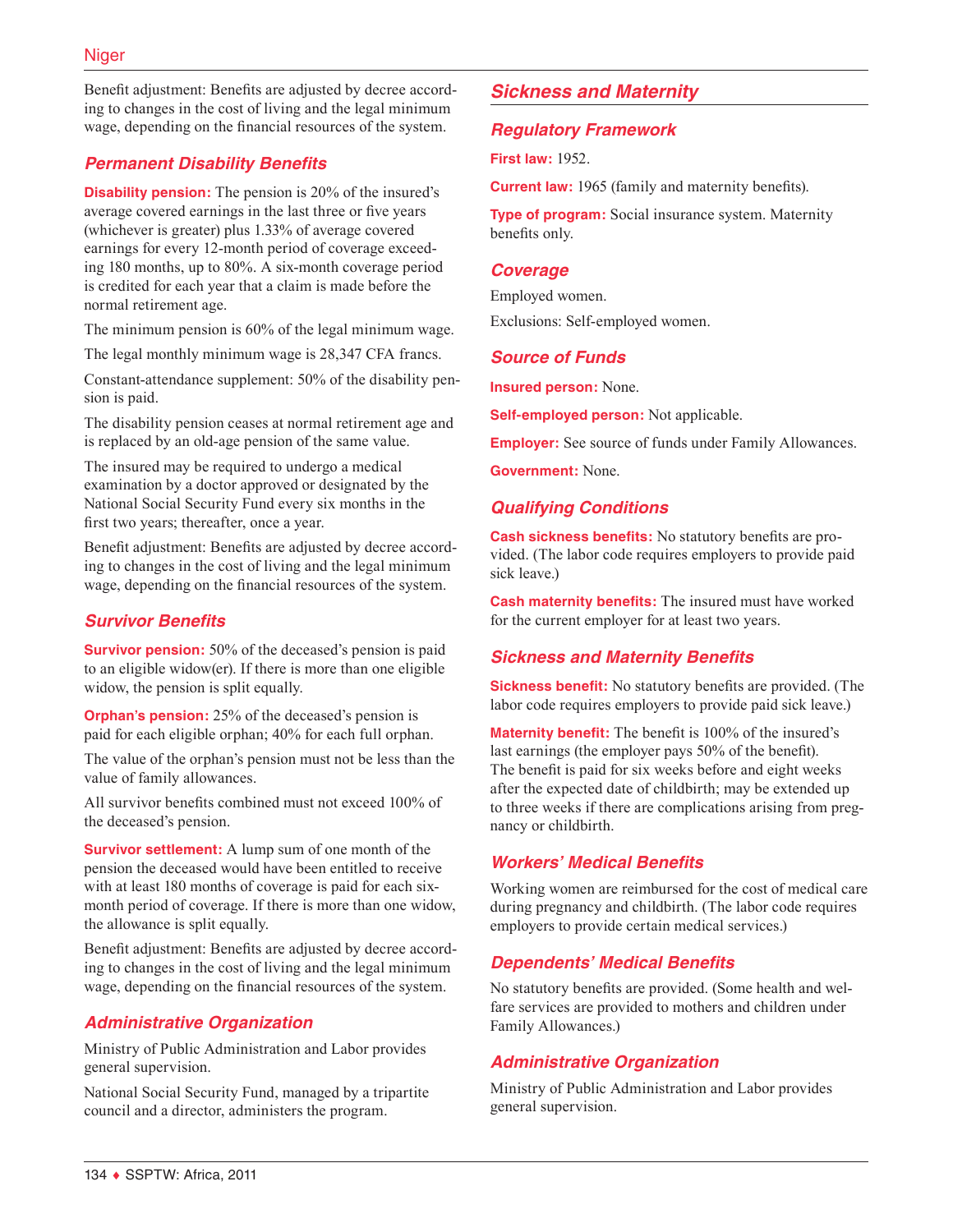National Social Security Fund, managed by a tripartite council and a director, administers the program.

# *Work Injury*

## *Regulatory Framework*

**First law:** 1961.

**Current law:** 1965 (work injury benefits).

**Type of program:** Social insurance system.

#### *Coverage*

Employed persons, including self-employed persons, technical students, apprentices, members of production cooperatives, nonsalaried managers of cooperatives and their assistants, managers and directors of commercial enterprises, and prisoners working in prison workshops.

Voluntary coverage is available for all work injury benefits except for the temporary disability benefit.

## *Source of Funds*

**Insured person:** None.

**Self-employed person:** 2% of covered annual earnings.

The minimum monthly earnings used to calculate contributions are 1.4 times the legal minimum wage.

The legal monthly minimum wage is 28,347 CFA francs.

The maximum monthly earnings used to calculate contributions are 425,000 CFA francs.

#### **Employer:** 1.75% of covered payroll.

The minimum monthly earnings used to calculate contributions are the legal minimum wage.

The legal monthly minimum wage is 28,347 CFA francs.

The maximum monthly earnings used to calculate contributions are 425,000 CFA francs.

Employers with 20 or more employees pay contributions monthly; employers with one to 19 employees pay quarterly.

**Government:** None.

## *Qualifying Conditions*

**Work injury benefits:** There is no minimum qualifying period. Accidents that occur while commuting to and from work are covered.

## *Temporary Disability Benefits*

50% of the insured's average daily earnings in the month before the disability began is paid for the first 28 days; thereafter, 66.7%. The benefit is paid from the day after the disability began until full recovery or certification of permanent disability.

#### *Permanent Disability Benefits*

**Permanent disability pension:** If the insured is assessed with a total disability, the monthly pension is 100% of the insured's average monthly earnings in the last 12 months.

The minimum annual earnings used to calculate benefits are 476,300 CFA francs.

The maximum annual earnings used to calculate benefits are 5,883,000 CFA francs.

Constant-attendance supplement: If the insured requires the constant attendance of others to perform daily functions, 40% of the insured's pension is paid.

Partial disability: If the assessed degree of disability is greater than 10%, the pension is the insured's average monthly earnings in the last 12 months multiplied by 0.5 times the assessed degree of disability for the portion of disability from 10% to 50% and by 1.5 times the assessed degree of disability for the portion of disability greater than 50%.

If the assessed degree of disability is less than 10%, a lump sum is paid.

The partial disability pension is paid monthly, quarterly, or annually depending on its value.

The pension may be partially converted to a lump sum after receiving the pension for five to seven years, subject to conditions.

The insured may be required to undergo a medical examination by a doctor approved or designated by the National Social Security Fund every six months in the first two years; thereafter, once a year.

Benefit adjustment: Benefits are adjusted according to changes in the legal minimum wage.

## *Workers' Medical Benefits*

Benefits include medical and surgical care, hospitalization, medicine, appliances, transportation, and rehabilitation.

#### *Survivor Benefits*

**Survivor pension:** 30% of the deceased's earnings used to calculate the disability pension is paid to an eligible widow(er). If there is more than one eligible widow, the pension is split equally.

The pension for a widow(er) without dependent children ceases on remarriage and a settlement is paid.

Remarriage allowance: A lump sum of three years of the survivor pension is paid.

**Orphan's pension:** The pension is 15% of the deceased's earnings used to calculate the disability pension for each of the first two orphans younger than age 14 (age 18 if an apprentice, age 21 if a student or disabled); 10% for each additional orphan; 20% for each full orphan.